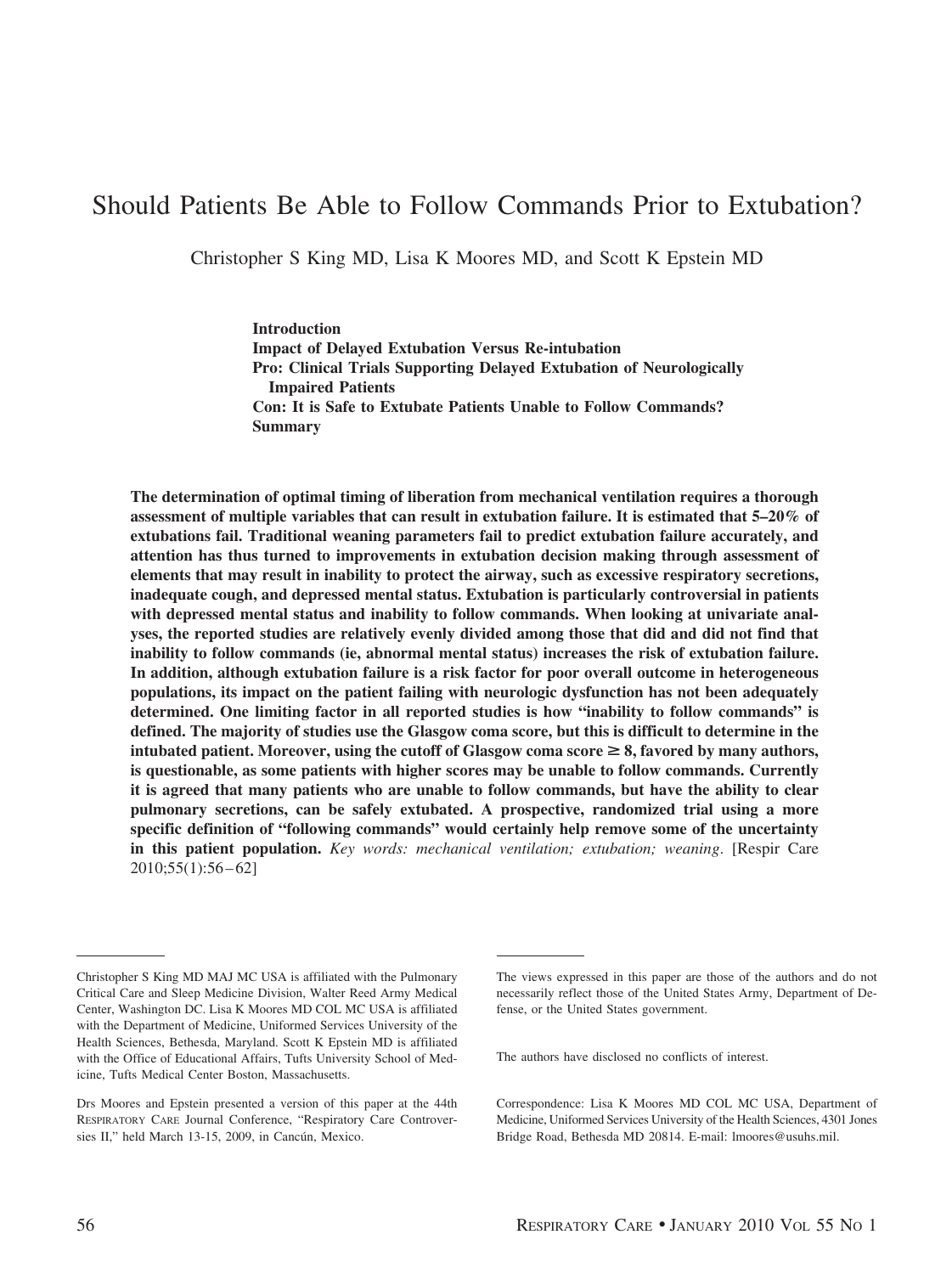#### **Introduction**

The determination of optimal timing of liberation from mechanical ventilation requires a thorough assessment of multiple variables that can result in extubation failure. Despite the best efforts of clinicians, it is estimated that 5–20% of extubations fail.<sup>1</sup> Evidenced-based guidelines emphasize the importance of protocol-directed formal spontaneous breathing trials (SBTs) on minimal ventilator support as an aid in determining the feasibility of ventilator weaning.2 While SBTs allow for assessment of ongoing need for ventilatory support, they fail to address the important issue of the need for an artificial airway. Given that traditional weaning predictors do not accurately predict extubation failure,<sup>3</sup> attention has turned to improvements in extubation decision making through assessment of elements that may result in inability to protect the airway, such as excessive respiratory secretions, inadequate cough, and depressed mental status. Extubation is particularly controversial in patients with depressed mental status and inability to follow commands, and will be the focus of this paper. We will review the impact of delayed extubation versus re-intubation on outcomes, and the literature supporting delayed extubation of patients with impaired neurologic status, and review and make a counter-argument to the literature supporting the safety of extubation in patients with depressed mental status.

# **Impact of Delayed Extubation Versus Re-intubation**

Much of medicine is an attempt to balance risk and benefit of a particular course of action. The timing of extubation in the neurologically impaired patient is a prime example of this, as both prolonged intubation and extubation failure have been associated with harm. Coplin and colleagues reported on a prospective cohort of intubated brain-injured patients at their institution.4 Over 25% of the patients experienced delayed extubation after meeting standard weaning criteria. They found that patients with delayed extubation had more pneumonias (38% vs 21%,  $P < .05$ ); longer intensive care unit (ICU) stay (median 8.6 d vs 3.8 d,  $P < .001$ ); longer hospital stay (median 19.9 d vs 13.2 d,  $P = .009$ ; higher hospitalization costs (median \$41,824 vs \$70,881,  $P < .001$ ); and higher inhospital mortality  $(12.1\% \text{ vs } 27\%, P = .04)$ .

While it is clear that delaying extubation is associated with increased morbidity and mortality, the medical literature also demonstrates harm from extubation failure. Over 55 studies, involving more than 30,000 patients, suggest that the overall rate of extubation failure is approximately 12% (range 2–25%).5 These studies have demonstrated increased ICU and hospital mortality in patients requiring re-intubation within 24 –72 hours of extubation, with mortality as much as 50% greater in general surgical, medical, and multidisciplinary ICU patients.<sup>5</sup> In those surviving to hospital discharge, morbidity was affected as well. One study from a medical ICU found that re-intubation resulted in an average 12 additional days of mechanical ventilation, 21 ICU days, 30 hospital days, and an increased need for tracheostomy and post-acute-care hospitalization.6 Interestingly, while patients requiring re-intubation tend to be sicker, multivariate analyses have shown that premorbid health status, severity of illness, and complications directly associated with re-intubation do not explain the increased mortality associated with extubation failure.7 A direct correlation between increasing time to re-intubation and mortality has led some authors to suggest that clinical deterioration prior to reinstitution of mechanical ventilatory support is responsible for the increased mortality associated with extubation failure.<sup>8</sup>

Clinicians often find it useful to differentiate between weaning failure (inability to adequately oxygenate and ventilate without mechanical ventilatory support) and extubation failure (inability to maintain a patent airway once the artificial airway is removed). Assessment of ability to wean from mechanical ventilatory support is similar in patients with and without neurologic dysfunction; however, assessment of risk of extubation failure is less well established. Multiple etiologies can result in extubation failure, for which many neurologically impaired patients are at increased risk.

A higher rapid shallow breathing index, positive fluid balance in the 24 hours prior to extubation, and pneumonia as the initial reason for intubation and mechanical ventilation have been associated with extubation failure, although their predictive value is low.9 Upper-airway obstruction can occur due to edema, ulceration, or inflammation resulting in glottic or subglottic narrowing. The risk of upper-airway obstruction increases with the duration of mechanical ventilation,<sup>5</sup> and many neurologically impaired patients undergo prolonged intubation.

Inadequate secretion clearance also contributes to extubation failure. Effective clearance of respiratory secretions requires adequate laryngeal and expiratory muscle function and adequate cough. Additionally, swallowing dysfunction and consequent aspiration may occur in extubated patients. Increased airway secretions may also contribute to inability to adequately clear secretions. Patients with depressed mental status are at increased risk of laryngeal and swallowing dysfunction and may be unable to effectively participate in pulmonary hygiene. Clinicians have attempted to prospectively assess these causes of extubation failure to predict the likelihood of successful extubation in neurologically impaired patients. The results of these trials will be discussed in detail below.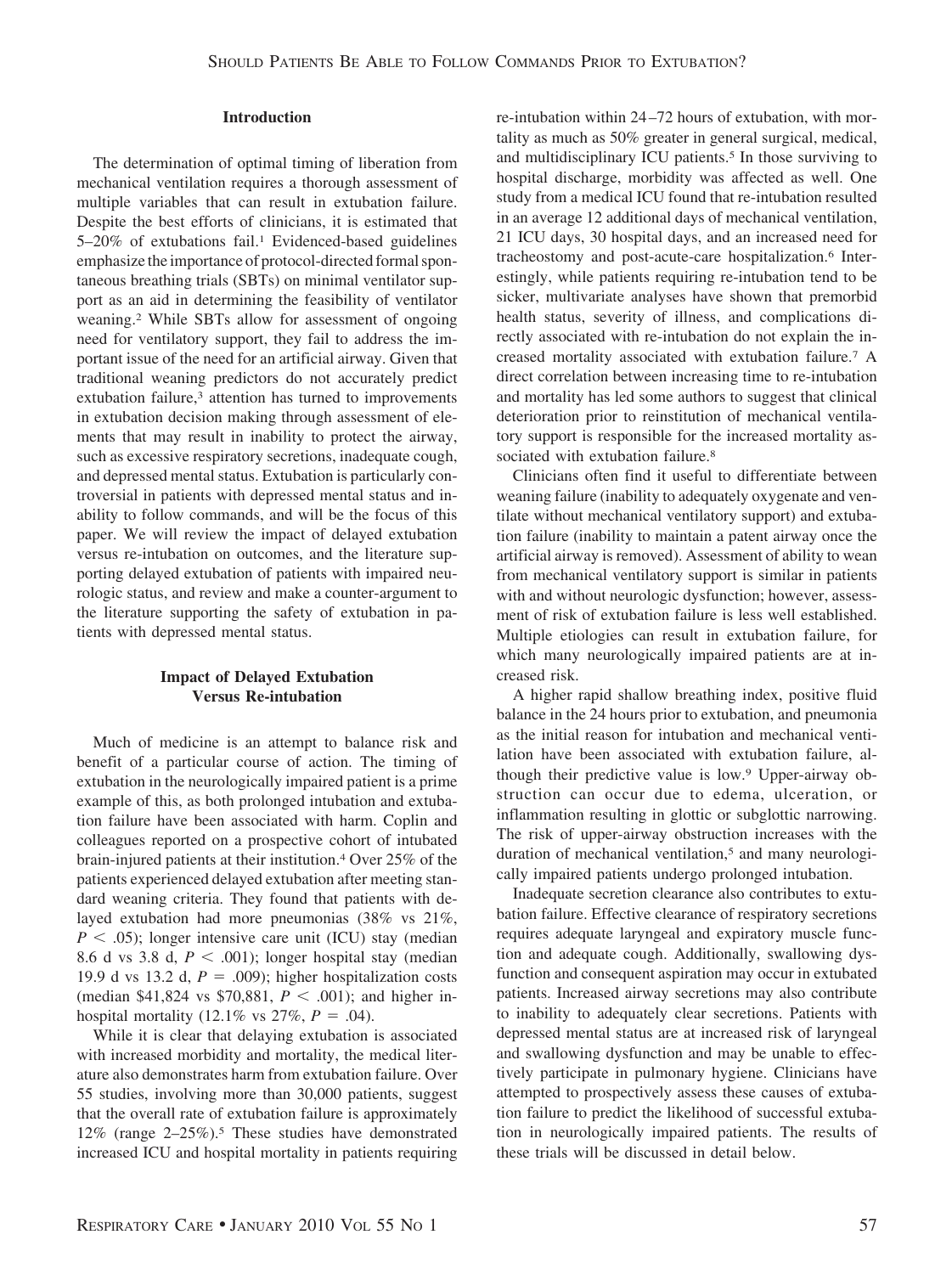## **Pro: Clinical Trials Supporting Delayed Extubation of Neurologically Impaired Patients**

The American College of Chest Physicians/American Association for Respiratory Care/American College of Critical Care Medicine consensus guidelines on weaning from mechanical ventilation recommend that "removal of the artificial airway from a patient who has successfully been discontinued from ventilatory support should be based on assessments of airway patency and the ability of the patient to protect the airway."2

It is generally agreed that depressed mental status is a risk factor for inability to protect the airway, although the safe extubation of comatose patients has been reported.4 Given that discrepancy, one must question the strength of the correlation between depressed neurologic status and extubation failure.

Mokhlesi and colleagues prospectively followed a cohort of 122 patients on mechanical ventilation for at least 2 days, in an effort to identify predictors of extubation failure.10 Sixteen of the 122 patients required re-intubation within 48 hours. After multivariate analysis, Glasgow coma score  $(GCS)$  < 10 was found to be an independent predictor of extubation failure, with an adjusted odds ratio of 13. Namen et al performed a randomized controlled trial that compared a respiratory-therapist-driven weaning protocol to standard practice in a neurosurgical ICU.11 Multivariate analysis showed that GCS was strongly associated with extubation success ( $P < .001$ ), independent of the method of weaning. A GCS  $\geq$  8 was associated with successful extubation in 75% of cases, while only 33% were successful when GCS was  $\leq 8$  (Fig. 1).

Salam and colleagues assessed the ability of 88 patients who had successfully completed an SBT to perform 4 simple tasks (open eyes, follow with eyes, grasp hand, and stick out tongue) prior to extubation.12 Patients unable to complete the 4 commands were 4 times more likely to require re-intubation (risk ratio 4.3, 95% CI 1.8 –10.4). Depressed cough peak flow (risk ratio 4.8, 95% CI 1.4 – 16.2) and secretions greater than 2.5 mL/h (risk ratio 3.0, 95% CI  $1.0 - 8.8$ ) were also independent predictors of extubation failure (Table 1). All 3 risk factors interacted synergistically, implying an inability to control the airway and secretions in patients with depressed mental status.

In a prospective cohort specifically assessing brain-injured patients, Coplin and colleagues prospectively followed the course of mechanical ventilation, weaning, and extubation in 136 intubated patients.<sup>4</sup> Ninety-nine patients (73%) were extubated on meeting readiness criteria, and the remaining 37 patients (27%) remained intubated for a median of 3 days (range 2–19 d) longer than required by the weaning criteria. Patients with prolonged intubation had a lower median GCS (7 vs 10,  $P < .001$ ). GCS was not found to be predictive of the need for re-intubation.



Fig. 1. Receiver operating characteristic curve of Glasgow coma score for predicting successful extubation in neurosurgical patients. A Glasgow coma score  $\geq 8$  was associated with best prediction of successful extubation in neurosurgical patients, with an area under the curve (AUC) of 0.681. (From Reference 11, with permission.)

This study is often cited as supporting the safety of extubating patients with acute brain injury, but caution should be used in interpreting these data. Given that the prolonged-intubation group was delayed in their time to extubation, the natural history of this group was altered and may not reflect the outcome that would have been obtained if they had been extubated at the time indicated by the weaning criteria.

Given the above studies, it seems that impaired neurologic status is probably a predictor of extubation failure. Given the absence of randomized controlled trial data supporting the safety of extubating brain-injured patients unable to follow commands, we would caution providers against doing so until further data are obtained. Manno and colleagues published a paper assessing the feasibility of performing such a trial.13 They concluded that a study including 64 to 110 patients in each arm would have an 80% power to detect a clinically important difference in extubation failure rate between the 2 groups. We look forward to such a trial so that this question can be laid to rest and the care of these complex patients is optimized.

## **Con: It is Safe to Extubate Patients Unable to Follow Commands?**

As noted above, it has been well demonstrated that an abnormal mental status delays extubation and results in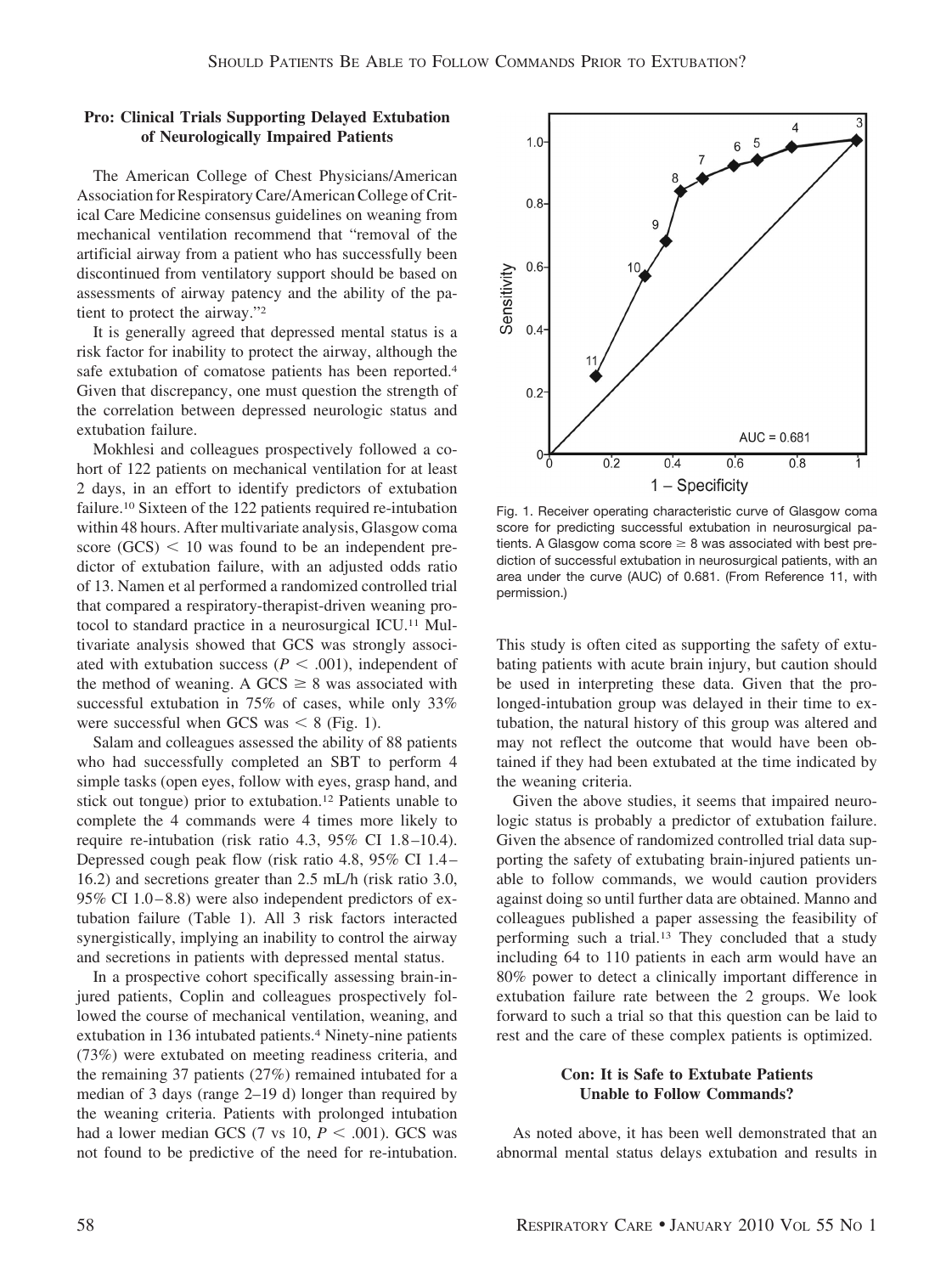| Variable                                | Sensitivity<br>$(\%)$ | Specificity<br>(%) | Likelihood<br>Ratio | Risk Ratio<br>$(95\% \text{ CI})$ |
|-----------------------------------------|-----------------------|--------------------|---------------------|-----------------------------------|
| Cough peak flow $\leq 60$ L/min         | 76.9                  | 65.7               | 2.2                 | $4.8(1.4-16.2)$                   |
| Secretions $\geq 2.5$ mL/h              | 71.4                  | 62.0               | 1.9                 | $3.0(1.01 - 8.8)$                 |
| Unable to perform all 4 tasks           | 42.8                  | 90.5               | 4.5                 | $4.3(1.8-10.4)$                   |
| Any two of the above risks <sup>*</sup> | 71.4                  | 81.1               | 3.8                 | $6.7(2.3-19.3)$                   |
| Negative white-card test                | 71.4                  | 51.4               | 1.5                 | $2.3(0.8-6.7)$                    |
| $RSBI > 100$ breaths/min/L              | 14.3                  | 93.2               | 2.1                 | $1.9(0.5-6.9)$                    |

Table 1. Characteristics of Variables for Predicting Extubation Outcome

\* Any two of cough peak flow  $\leq 60$  L/min, secretions  $\geq 2.5$  mL/h, or unable to perform all 4 tasks.

 $RSBI =$  rapid shallow breathing index (respiratory rate divided by tidal volume)

(Data from Reference 12.)

more prolonged mechanical ventilation.4,10,14-16 In a prospective observational study, 355 patients were screened daily for weaning readiness.<sup>14</sup> When deemed ready (daily screening passed), patients who received an immediate SBT had a higher GCS than those whose SBT was delayed by a day or more (GCS 13 vs 9). The delayed-SBT group had longer mechanical ventilation and ICU stay. In the study of Namen et al, a successful SBT was followed by extubation only 25% of the time.11 The primary reason for not extubating a patient who passed an SBT was level of consciousness (84%). In the Awakening and Breathing Controlled trial, patients in the intervention arm were both more alert and more likely to be extubated on the day they passed an SBT.15

As noted earlier, there are studies showing that inability to follow commands (or the like) is associated with extubation failure. But many of these studies were flawed, and there are as many studies showing no relationship between mental status and extubation outcome. About the studies that showed increased risk of extubation failure, one must ask 2 questions. First, how great is the increased risk? How often did the studies control for other factors known to increase the risk of extubation failure? Second, and most importantly, is not whether the patient tolerates or fails extubation, but what are the outcomes of those events?

In a study of 242 medical ICU patients, Kollef et al noted that those receiving continuous intravenous sedation were more likely to fail extubation than those receiving no or intermittent bolus dosed sedation (14/93 [15%] vs 7/149 [5%],  $P = .005$ ).<sup>17</sup> But the sensitivity of continuous intravenous sedation was 0.67, and the specificity was 0.64, yielding a positive likelihood ratio of 1.86. The positive likelihood ratio is the ratio of the probability that a patient failing extubation will have an abnormal mental status, divided by the probability that a successfully extubated patient will have an abnormal mental status. A likelihood ratio value  $> 1$  indicates a greater probability of extubation failure; a value of 1–2 indicates minimal difference in probability of failure; a value of 2–5 indicates a small probability difference; a value of 5–10 indicates a moderate probability difference; and a value  $> 10$  indicates a large probability difference. Therefore, the presence or absence of continuous intravenous sedation was associated with only a minimal difference in the probability of failed or successful extubation.

Pronovost and colleagues conducted a prospective cohort study of a pre-extubation worksheet with surgical ICU patients thought ready for extubation.18 Fourteen (14.5%) of 186 patients required re-intubation. Patients judged by the ICU nurse to be agitated, confused, or sedated were more likely to need re-intubation (5/24 [21%] vs 9/162 [6%], sensitivity 0.36, specificity 0.89, positive likelihood ratio 3.3). Suctioning requirement of more than every 4 hours was associated with failed extubation. No multivariate analysis was performed to assess the independent effect of abnormal mental status.

In a study to test the reliability and validity of the Richmond Agitation-Sedation score, Ely et al found a trend toward a lower median Richmond Agitation-Sedation score  $(-3 \text{ vs } -2, P = .07)$  among patients who failed extubation.19 These results must be viewed with caution; only 137 of 275 patients were included, and in these the Richmond Agitation-Sedation score used was measured during the shift prior to extubation, *not* at the time of extubation.

Two studies published in abstract form found delirium to be a risk factor for extubation failure. Coller and coworkers found that delirium, assessed with the Confusion-Assessment Method for the ICU, within 48 hours after extubation was associated with a trend toward re-intubation (16% vs  $8\%, P = .07$ ).<sup>20</sup> Miller et al found those with delirium had 3 times the risk of extubation failure, compared to those without delirium.21 In contrast, Lin et al found that delirium within the first 5 days of ICU stay was not associated with extubation failure (19.4% vs 19.6%).<sup>22</sup>

Three studies of unplanned extubation have found abnormal mental status to be associated with the need for re-intubation. Betbesé et al found that 21 of 52 patients with Ramsay scores of 1–3 required re-intubation, compared to 6 of 7 patients with Ramsay scores of  $4-6$ ,<sup>23</sup> but the effect of abnormal status cannot be accurately deter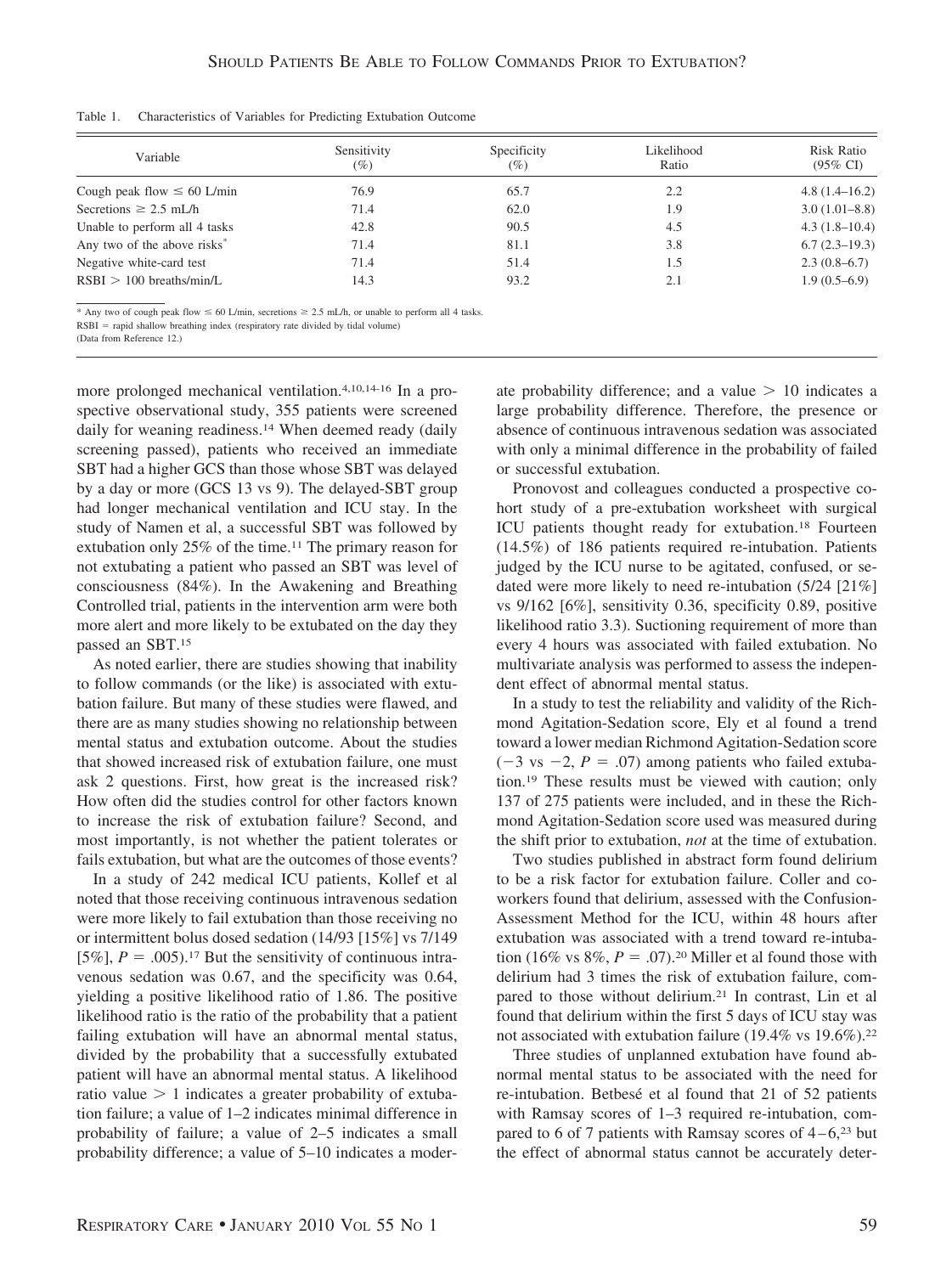mined because all 6 re-intubations occurred in patients yet to start weaning and after accidental unplanned extubation, which are established risk factors for re-intubation after unplanned extubation. Chevron and colleagues found a lower GCS (10 vs 14) in those re-intubated, but, as in the study by Betbesé et al, Chevron et al did not control for whether unplanned extubation occurred after the patient had already initiated weaning trials.<sup>24</sup> Listello and Sessler observed that "mental status other than alert" predicted need for re-intubation, but the positive likelihood ratio was  $\leq$  2, and they did not control for whether unplanned extubation was deliberate or accidental, and patients with abnormal mental status were much less likely to have anticipated planned extubation soon (22% vs 59%).25

Vidotto and colleagues prospectively studied 92 patients who required at least 6 hours of mechanical ventilation after craniotomy.<sup>26</sup> All the patients had a GCS  $\geq 8$  and were extubated after passing a 30 –120-min SBT; 15 (16%) required re-intubation. Re-intubation was needed in 10 (12%) of 83 patients with GCS of 10-11, and in 5 (56%) of 9 patients with GCS of 8 –9, yielding a sensitivity of 0.33, a specificity 0.95, and a positive likelihood ratio of 6.6. Vidotto et al did not control for the adequacy of cough and volume of secretions.

Finally, Namen et al studied 100 extubated neurosurgical patients, noting that 39% failed.11 Patients with GCS  $8 \times 8$  were more likely to fail than those with a score  $\geq 8$ (25% vs 63%, sensitivity 0.55, specificity 0.81, positive likelihood ratio 2.9). Interpretation of this study is difficult because failure was defined as need for re-intubation or death any time after extubation, and without exclusion for do-not-resuscitate patients. Namen et al controlled for whether patients could cough spontaneously or with suctioning, but did not assess the burden of airway secretions. Lastly, it is not clear whether all patients passed an SBT before extubation.

Taken together, these studies indicate that, in univariate analysis, an abnormal mental status (assessed using various criteria and definitions) is associated with failed extubation. In several of these studies the extubation failure rate with abnormal mental status is within a range acceptable to most clinicians. None of these studies adequately controlled for cough and secretions, 2 factors important in assessing the ability to protect the airway.12,27,28 This raises the question of whether abnormal mental status alone is responsible for extubation failure. Or, rather, is it the combination of an abnormal mental status and poor cough and excess respiratory secretions that leads to re-intubation?

In contrast to the studies above, a number of investigators have *not* found abnormal status to be associated with increased risk of extubation failure. The study by Coplin et al found similar extubation failure rates in patients with a GCS  $\leq$  8 and GCS  $\geq$  8 (20% vs 16%).<sup>4</sup> Notably, Coplin et al found that 10 of 11 patients with GCS  $\leq$  4 were

successfully extubated. In a retrospective study of 62 neurologic ICU patients with various diagnoses (17.5% required re-intubation), Ko et al found no difference in the Full Outline of UnResponsiveness (FOUR) score (which combines assessment of eyes, brainstem, reflexes, and respiration) between those who failed and those who succeeded extubation.29

In a prospective study of 900 extubated patients, Frutos-Vivar et al noted that 121 (13.4%) required re-intubation within 48 hours of extubation.<sup>9</sup> In a comprehensive analysis, they noted 3 risk factors for extubation failure: pneumonia as the cause of respiratory failure; positive fluid balance in the 24 hours before extubation; and an elevated ratio of respiratory frequency to tidal volume. They assessed mental status immediately prior to extubation as the patient's "ability to cooperate," subjectively defined as excellent, moderate, or poor. Patients who failed extubation were no more likely to have a poor ability to cooperate than those successfully extubated (39% vs 32%).

Beuret and co-workers prospectively followed 130 patients, ventilated for a minimum of 24 hours (mean 8 d).30 The primary goal was to demonstrate that patients who failed extubation had reduced cough strength, defined as a lower peak cough expiratory flow. They also assessed mental status and found that patients unable to follow commands were not at increased risk of extubation failure (3 [12%] of 24 patients vs 11 [10%] of 106 patients). The earlier-mentioned pilot study by Manno and colleagues randomized 16 patients with severe brain injury to different extubation strategies.13 Both groups had to pass a 30 min SBT and have a low Airway Care score (which combines assessment of cough; of suctioning frequency; and of sputum quantity, character, and viscosity). The early group was extubated independent of GCS (mean GCS 7), whereas the delayed group had to have  $GCS > 8$  (mean GCS 9) for at least 12 hours. There was no difference in need for re-intubation.

This latter study and those mentioned earlier reinforce the importance of controlling for cough and secretions when considering the effect of abnormal mental status on extubation outcome. This issue has been directly examined in 3 studies. The study by Salam et al found that cough peak flow  $\leq 60$  L/min, secretions  $\geq 2.5$  mL/h, and inability to complete 4 tasks (stick out tongue, open eyes, follow with eyes, and grasp hand) were all independently associated with risk of extubation failure.<sup>12</sup> But it was only when 2, and especially 3, of these risk factors were present that risk increased to a rate of possible clinical importance (Fig. 2). Indeed, in the absence of excessive secretions and poor cough, an abnormal mental status alone was not a strong predictor of extubation outcome.

In the study by Mokhlesi et al, a  $GCS \leq 10$  was associated with significantly increased risk of extubation failure (50% vs 9% with GCS  $>$  10), but pre-extubation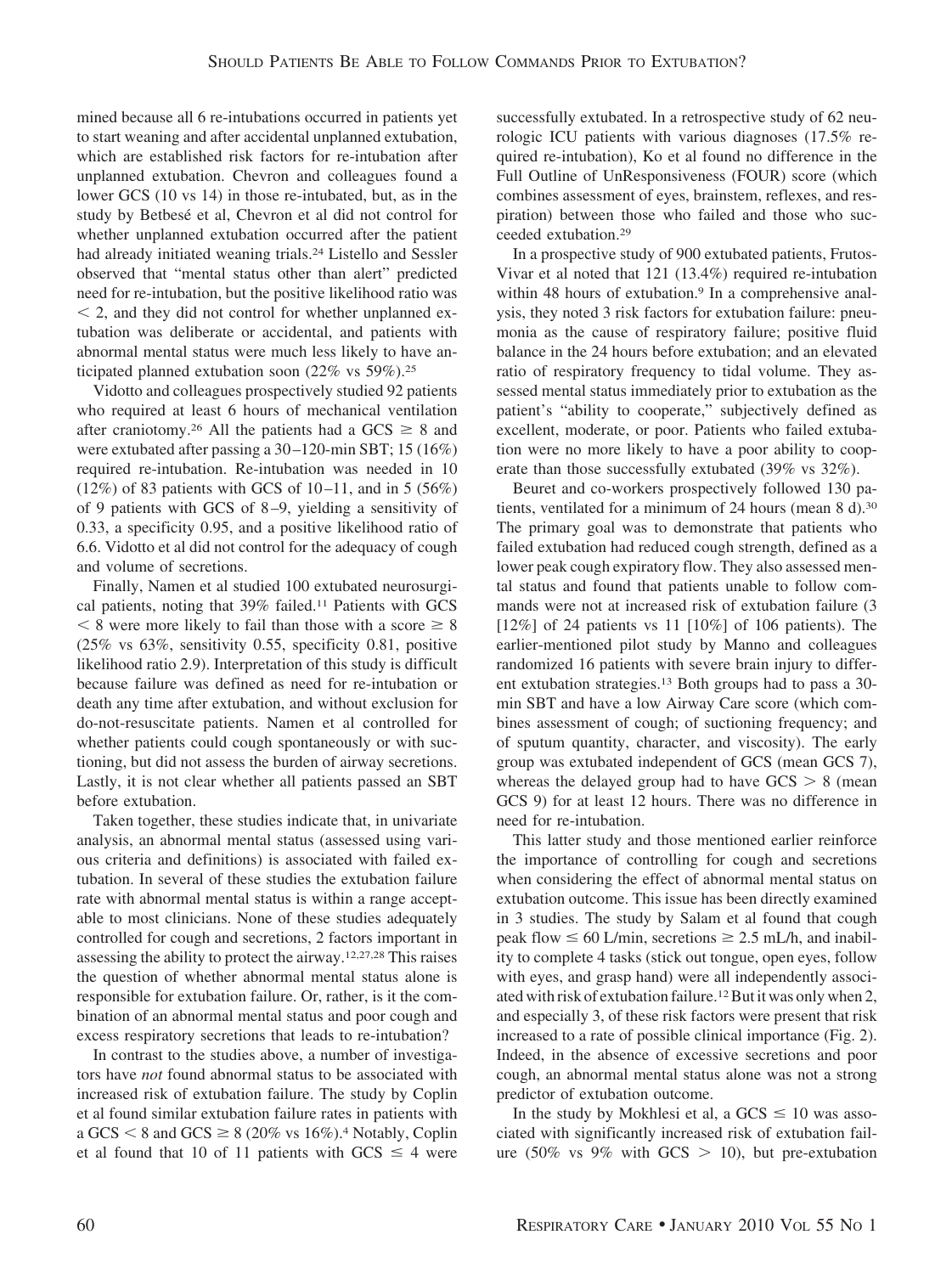

Number of Risk Factors

 $\overline{1}$ 

 $\overline{2}$ 

 $\overline{3}$ 

100

90

 $80 -$ 

70

60

50

40

30

20 10

 $\mathbf 0$ 

 $\overline{0}$ 

Extubation Failure (%)

 $P_{aCO_2} \geq 44$  mm Hg and need for airway suctioning more than every 2 hours were also identified as independent risk factors.10 In a further analysis, Mokhlesi et al showed that it was only when hypercapnia was present that a low GCS was associated with significantly increased risk of re-intubation (Fig. 3).

This concept was recently tested in a randomized controlled trial with 318 patients with neurologic or neurosurgical diagnoses, by Navalesi and co-workers.31 Patients in the intervention arm were screened daily and given an SBT if, in addition to adequate hemodynamics and gas exchange, the GCS was  $> 8$ , cough was clearly audible on suctioning, and suctioning was needed less often than every 2 hours. With this approach the intervention arm was less likely to need re-intubation than the control patients, who received usual care (5% vs  $12\%, P < .05$ ).

#### **Summary**

When looking at univariate analyses, the reported studies are relatively evenly divided among those that did and did not find that inability to follow commands (ie, abnormal mental status) increases the risk of extubation failure. When risk has been found to be increased, it is often not prohibitive. Or, if markedly elevated, there has been failure to control for 2 other vital factors in determining extubation outcome: the adequacy of cough, and the volume of respiratory secretions. Multivariate analyses that have controlled for those 2 factors found abnormal mental status to be an independent predictor but not necessarily one of sufficient magnitude to preclude extubation. In addition, although extubation failure is a risk factor for poor overall outcome in heterogeneous populations, its impact on the patient failing with neurologic dysfunction has not

Fig. 3. Relationship between risk factors and extubation failure rate. Hypercapnia was defined as  $P_{aCO_2}$  > 44 mm Hg measured at the end of a spontaneous breathing trial.  $GCS = G$ lasgow coma score. (Data from Reference 10.)

been adequately determined. Nevertheless, the many studies showing poor outcome in patients who fail extubation cannot be ignored, so further investigation is warranted. One limiting factor in all the reported studies is how "inability to follow commands" is defined. The majority of studies use the GCS, but this is difficult to determine in the intubated patient. Moreover, using the cutoff of  $GCS \geq 8$ , favored by many authors, is questionable, as some patients with higher GCS may be unable to follow commands. A prospective randomized trial using a more specific definition of "following commands" would certainly help remove some of the uncertainty in this patient population.

#### **REFERENCES**

- 1. Epstein SK. Predicting extubation failure: is it in (on) the cards? Chest 2001;120(4):1061-1063.
- 2. MacIntyre NR, Cook DJ, Ely EW Jr, Epstein SK, Fink JB, Heffner JE, et al. Evidenced-based guidelines for weaning and discontinuing ventilatory support: a collective task force facilitated by the American College of Chest Physicians; The American Association of Respiratory Care; and the American College of Critical Care Medicine. Chest 2001;120(6 Suppl):375S-395S.
- 3. Epstein SK. Putting it all together to predict extubation outcome. Int Care Med 2004;30(7):1255-1257.
- 4. Coplin WM, Pierson DJ, Cooley KD, Newell DW, Rubenfeld GD. Implications of extubation delay in brain-injured patients meeting standard weaning criteria. Am J Respir Crit Care Med 2000;161(5): 1530-1536.

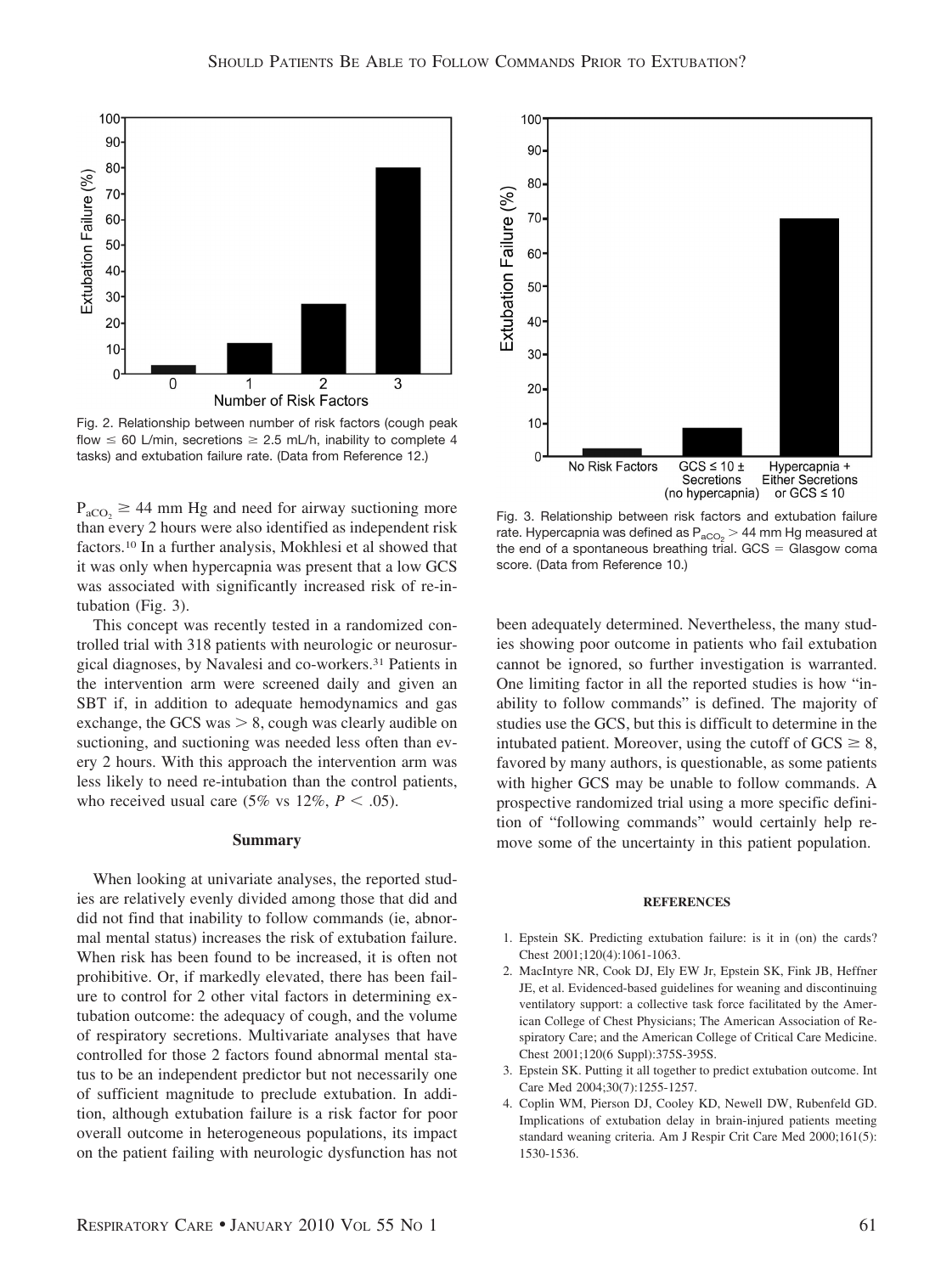- 5. Epstein SK. Decision to extubate. Intensive Care Med 2002;28(5): 535-546.
- 6. Epstein SK, Ciubotaru RL, Wong JB. Effect of failed extubation on the outcome of mechanical ventilation. Chest 1997;112(1):186-192.
- 7. Epstein SK. Preventing postextubation respiratory failure. Crit Care Med 2006;34(5):1547-1548.
- 8. Epstein SK, Ciubotaru RL. Independent effects of etiology of failure and time to reintubation on outcome for patients failing extubation. Am J Respir Crit Care Med 1998;158(2):489-493.
- 9. Frutos-Vivar F, Ferguson ND, Esteban A, Epstein SK, ARabi Y, Apezteguía C, et al. Risk factors for extubation failure in patients following a successful spontaneous breathing trial. Chest 2006;130(6): 1664-1671.
- 10. Mokhlesi B, Tulaimat A, Gluckman TJ, Wang Y, Evans AT, Corbridge TC. Predicting extubation failure after successful completion of a spontaneous breathing trial. Respir Care 2007;52(12):1710-1717.
- 11. Namen AM, Ely EW, Tatter SB, Case LD, Lucia MA, Smith A, et al. Predictors of successful extubation in neurosurgical patients. Am J Respir Crit Care Med 2001;163(3 Pt 1):658-664.
- 12. Salam A, Tilluckdharry L, Amoateng-Adjepong Y, Manthous C. Neurologic status, cough, secretions and extubation outcomes. Int Care Med 2004;30(7):1334-1339.
- 13. Manno EM, Rabinstein AA, Wijdicks EF, Brown AW, Freeman WD, Lee VH, et al. A prospective trial of elective extubation in brain injured patients meeting extubation criteria for ventilatory support: a feasibility study. Critical Care 2008;12(6):R138.
- 14. Arias-Rivera S, Sánchez-Sánchez M, Sánchez-Izquierdo R, Santos-Díaz R, Gallardo-Murillo J, Frutos-Vivar F. Does sedation practice delay time to extubation? Intensive Crit Care Nurs 2006;22(6):378- 382.
- 15. Girard TD, Kress JP, Fuchs BD, Thomason JW, Schweickert WD, Pun BT, et al. Efficacy and safety of a paired sedation and ventilator weaning protocol for mechanically ventilated patients in intensive care (Awakening and Breathing Controlled trial): a randomised controlled trial. Lancet 2008;371(9607):126-134.
- 16. Riker RR, Shehabi Y, Bokesch PM, Ceraso D, Wisemandle W, Koura F, et al. Dexmedetomidine vs midazolam for sedation of critically ill patients: a randomized trial. JAMA 2009;301(5):489- 499.
- 17. Kollef MH, Levy NT, Ahrens TS, Schaiff R, Prentice D, Sherman G. The use of continuous i.v. sedation is associated with prolongation of mechanical ventilation. Chest 1998;114(2):541-548.
- 18. Pronovost PJ, Jenckes M, To M, Dorman T, Lipsett PA, Berenholtz S, Bass EB. Reducing failed extubations in the intensive care unit. Jt Comm J Qual Improv 2002;28(11):595-604.

#### **Discussion**

**MacIntyre:** The Glasgow Coma Score (GCS) of 8 gets tossed around a lot here, and there are several ways of calculating GCS. Isn't it calculated differently for intubated patients? A regular GCS of 8 is pretty well out of it, but if you modify it for intubation, a score of 8 is not quite so bad. I want to make sure we've got this straight.

**Epstein:** You can have a Glasgow of 8 and not be following commands. In studies that calculate the GCS in intubated patients, they will typically calculate the best motor response and eye opening, and then they'll give a verbal response score of one. You can have a score of 8 and not be following commands. For example, you can get 5 for your motor response, 2 for eye opening, and 1 for best verbal response, and you've got an 8 even if you're not following commands. You might even have a 9 and not be able to follow commands, and I think that's a problem.

**Moores:** I don't think the GCS is what we should focus on. The ability

- 19. Ely EW Jr, Truman B, Shintani A, Thomason JW, Wheeler AP, Gordon S, et al. Monitoring sedation status over time in ICU patients: reliability and validity of the Richmond Agitation-Sedation Scale (RASS). JAMA 2003;289(22):2983-2991.
- 20. Coller Z, Shintani A, Truman B, et al. The impact of delirium in the ICU on outcomes of mechanical ventilation (abstract). Am J Respir Crit Care Med 2003;167(Abstract Supplement):A970.
- 21. Miller RR, Shintani A, Girard TD, et al. Delirium predicts extubation failure (abstract). Proc Am Thoracic Soc 2006;3:A42.
- 22. Lin SM, Huang CD, Liu CY, Lin HC, Wang CH, Huang PY, et al. Risk factors for the development of early-onset delirium and the subsequent clinical outcome in mechanically ventilated patients. J Critical Care 2008;23(3):372-379.
- 23. Betbesé AJ, Pérez M, Bak E, Rialp G, Mancebo J. A prospective study of unplanned endotracheal extubation in intensive care unit patients. Crit Care Med 1998;26(7):1180-1186.
- 24. Chevron V, Ménard JF, Richard JC, Girault C, Leroy J, Bonmarchand G. Unplanned extubation: risk factors of development and predictive criteria for reintubation. Crit Care Med 1998;26(6):1049- 1053.
- 25. Listello D, Sessler CN. Unplanned extubation: clinical predictors for reintubation. Chest 1994;105(5):1496-1503.
- 26. Vidotto MC, Sogame LC, Calciolari CC, Nascimento OA, Jardim JR. The prediction of extubation success of postoperative neurosurgical patients using frequency-tidal volume ratios. Neurocrit Care 2008;9(1):83-89.
- 27. Khamiees M, Raju P, DeGirolamo A, Amoateng-Adjepong Y, Manthous CA. Predictors of extubation outcome in patients who have successfully completed a spontaneous breathing trial. Chest 2001; 120(4):1262-1270.
- 28. Smina M, Salam A, Khamiees M, Gada P, Amoateng-Adjepong Y, Manthous CA. Cough peak flows and extubation outcomes. Chest 2003;124(1):262-268.
- 29. Ko R, Ramos L, Chalela JA. Conventional weaning parameters do not predict extubation failure in neurocritical care patients. Neurocrit Care 2009;10(3):269-273.
- 30. Beuret P, Roux C, Auclair A, Nourdine K, Kaaki M, Carton MJ. Interest of an objective evaluation of cough during weaning from mechanical ventilation. Intensive Care Med 2009;35(6):1090-1093.
- 31. Navalesi P, Frigerio P, Moretti MP, Sommariva M, Vesconi S, Baiardi P, Lavati A. Rate of reintubation in mechanically ventilated neurosurgical and neurologic patients: evaluation of a systematic approach to weaning and extubation. Crit Care Med 2008;36(11): 2986-2992.

to follow commands says a lot more. The test of following 4 simple commands may be a better measure, because GCS doesn't necessarily get at what you want it to. Some of the studies that have looked at extubation have done several things. Some did it the way you're suggesting, with a modified GCS (such as an 8T or a 9T), but others specifically addressed it by saying that if the patient could write a note in response to the nurse or could mouth words around the tube, then they got the full verbal response score. Some modify it, some don't.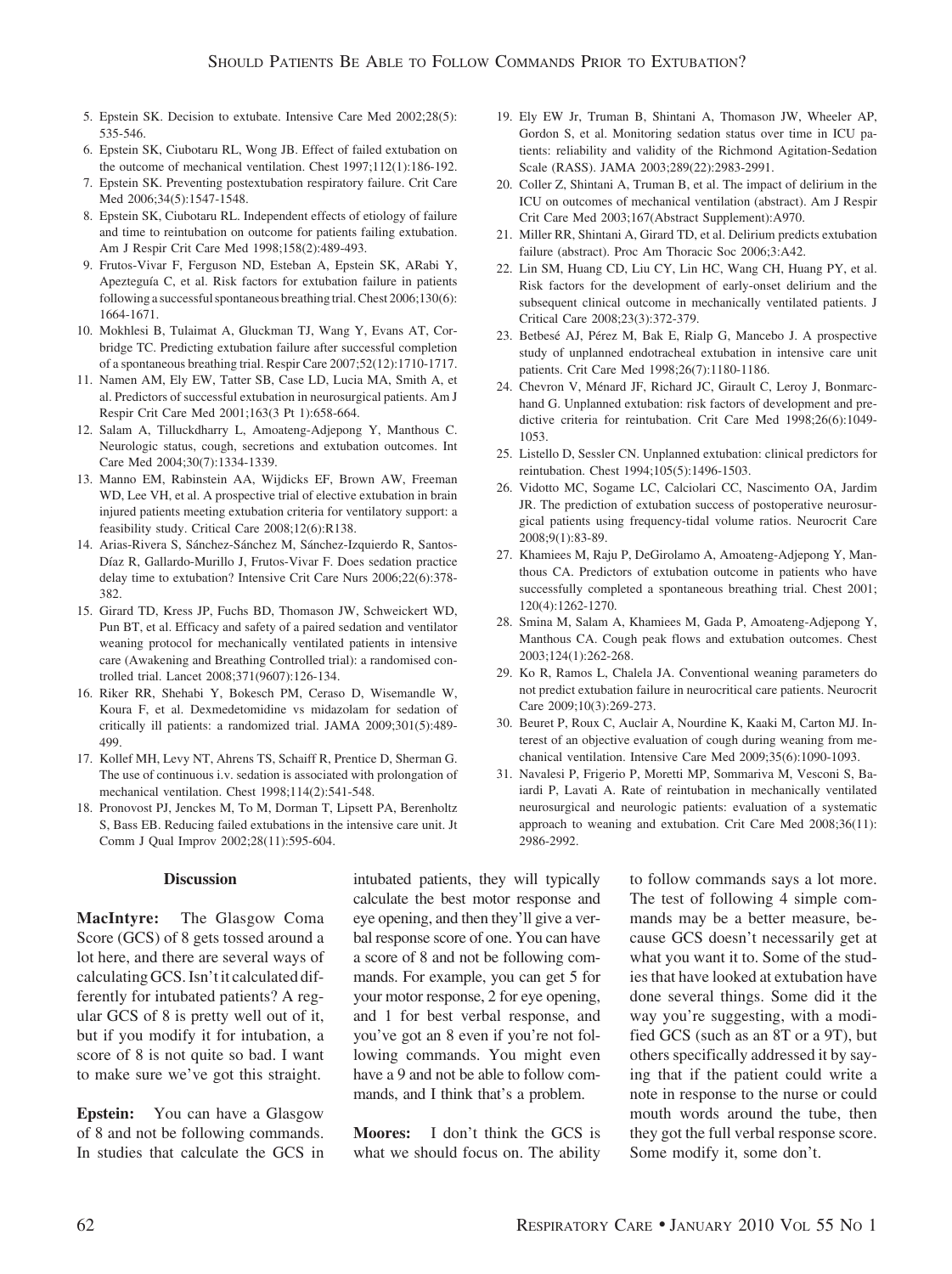**MacIntyre:** But you were both using cutoffs of 8 and 10, and variations of those, and I just wanted to clarify that we're talking about patients who might not be able to follow commands, even with scores of 8 or 10.

# **Moores:** Right.

**Epstein:** Absolutely. We're using surrogate markers, and we must bear in mind the limitations of the GCS for this kind of analysis.

**MacIntyre:** I think the data are pretty compelling that you do not have to be able to follow commands to be successfully extubated.

**Moores:** Yes, I was concerned when I saw my topic assignment for this presentation, because I don't necessarily believe in the pro position, but I wanted to really look at the data.

Regarding Scott's point that we don't have any data that re-intubation in this group is necessarily a bad thing, I think he's correct that most of the available data on the morbidity and mortality associated with re-intubation is from a very mixed group of patients. In Scott's 1998 study he commented that the patients who failed because of airway issues and failed early don't seem to have any change in their outcome, but the ones who failed later (and we called it airway, but it was really encephalopathy) appeared to have worse outcomes. However, the numbers were so small, so I wonder whether we aren't getting at airway versus mental status, and, if they're re-intubated purely for mental status, is that bad?

**Epstein:** Only 7 patients got re-intubated for encephalopathy in that study, so it's hard to draw any definitive conclusions. And others have found the same thing. If you get reintubated for an airway problem, you tend to do well. Most of those people tend to get re-intubated more rapidly,

although at least in our study, there were still independent factors.

Talmor: Lisa, at Walter Reed [Army Medical Center] you must deal with many patients like this. What's your experience there?

**Moores:** Yes, we see many patients with traumatic brain injury, so arguing the pro side was difficult for me. We don't use mental status or GCS as an independent predictor or in a checklist. We tend to evaluate how cooperative the patient is and whether they can follow commands. But even with that, we do exactly as Scott has suggested. We're more interested in secretions and cough. What kind of gag do they have? How much secretions? How frequently are we suctioning? Anecdotally, our brain-injury patients who have failed extubation failed because we underestimated secretions. A lot of those end up going on to tracheostomy just to manage secretions, and that's really the issue. The ones who don't have that problem we seem to extubate just fine.

**MacIntyre:** To the respiratory therapists here I'd like to ask this. I round with you guys, and often it's the respiratory therapist who will come to me and say, "Mr Smith or Ms Jones looks pretty out of it to me and doesn't follow commands; I think we ought to leave the tube in another day." Dean, can you comment on that?

**Hess:** Sure, I'll start and the others can join in. I don't round with you, Neil, but I round with others where this issue comes up. This is an anecdote that I often use, and it's certainly the lowest level of evidence. I remember from early in my career the case of Karen Ann Quinlan. She had anoxic brain injury and her parents went all the way to the Supreme Court to get permission to have her extubated so she could die. She was extubated and lived 10 more years. I use that anecdote many times to make the point that you don't have to be awake and following commands in order to get extubated.

**Gentile:** It depends on the patient population too. The various ICU populations are quite different, of course. Is it some sedative the patient is metabolizing, or can they protect their airway? The airway failures are the ones that scare everybody the most. We ask the patient, "squeeze my hand, stick your tongue out, lift your head off the bed," and the new one I saw somebody ask last week was, "can you shrug your shoulders?" We used to have 3, and now I guess we have 4 cooperation tasks. The concern is always whether we'll to have to re-intubate right away. Some people are, because of experience, a lot more hesitant, and others are more gung-ho.

**MacIntyre:** The other issue that clinically happens all the time is that somebody is usually on sedatives, they can move around, they may not completely be following commands, but the decision is, "let's not extubate until we can get more sedation off." I always get nervous if we take too much sedation or analgesia off before we've taken the tube out. That tube starts to irritate the throat and the patient can get agitated, and, as you guys pointed out, they are also a potential extubation risk. I'm concerned that we don't necessarily have to get the sedatives completely off before pulling the tube, and, in fact, a little bit of sedation to blunt the irritant effects of the endotracheal tube before it gets yanked might be useful.

**Moores:** I think our approach at Walter Reed has been to get them off sedation if we can. But if they get agitated as we lower the sedation, then we tend to use a 2-step approach. First, we try to get away with just a narcotic, hoping that it'll have less sedative effects. Then, if there's still a high degree of anxiety or other agitation, we'll try something like haloperidol,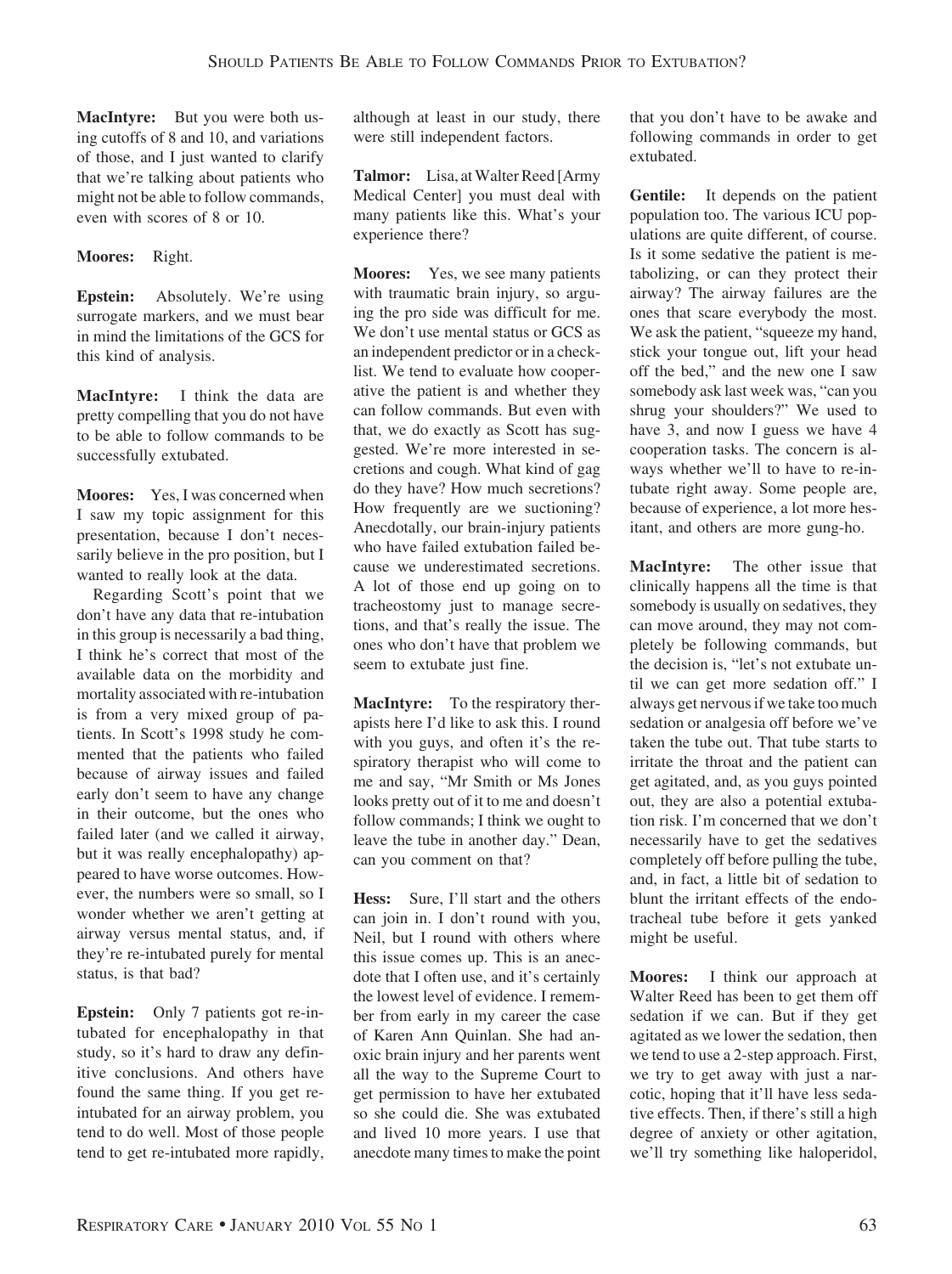if there isn't a contraindication, but something that's not such a centralnervous-system or respiratory depressant. If that doesn't work, then we go back to approaching them like someone with a lower GCS and who isn't on sedation, and ask, can they otherwise protect their airway?

**Sessler:** I think that's how we look at it as well. In our place we're at a disadvantage because we have a high incidence of alcohol and drug abuse disorders, so there is a greater likelihood that those folks do not achieve a Richmond Agitation-Sedation Scale score of zero (ie, calm and alert), and you're forced to extubate with a little less certainty as to their mental status. There have been studies of dexmetatomadine as a drug with less suppression of respiratory drive during that peri-extubation period as an alternative to traditional drugs.

I agree with both of you that the combination of poor mental status and secretions tends, at least in the patients who I recall most clearly where they passed everything else, and—lo and behold—it's 48 to 72 hours and they retain secretions and don't do well. So the question then is, as you pointed out, if they have an abnormal mental status and not a secretion issue, can they protect the airway?

Are there any data on the incidence of aspiration following extubation in patients who don't have an airwaysecretion issue but clearly have impaired mental status? To a certain extent, that's the group that you've focused on as being the patients where maybe there isn't evidence that the mental status is that important.

**Moores:** That was one of my questions too, and only a few of the papers looked directly at that. I don't know if there is any consistent way to monitor for aspiration. Most authors focus on the surrogate marker of pneumonia. In fact, the pneumonia rate seemed to be much higher when you left them

on the ventilator than when you removed the tube, suggesting that you don't have more micro-aspiration in those patients, despite a low GCS.

**Epstein:** I don't think we have data. We have data on swallowing dysfunction in patients who've been extubated, showing a very high prevalence, but I don't think in this particular patient population we have good data.

Regarding when and whether you stop sedation, this is what I find so interesting about the ABC [Awakening and Breathing Controlled] trial,<sup>1</sup> in which patients were randomized to either SBT alone or a spontaneous awakening plus an SBT. The patients in the spontaneous-awakening-plus-SBT arm did better because, when they passed the SBT, they were extubated sooner. There was no benefit in getting you to the point where you could pass an SBT, and that has made me think that having some sedation on board is not a bad idea during weaning. But as soon as they tolerate an SBT, that's a great time to turn off the sedation and get the tube out. It's a flip of the ABC study. I'd like to see that specifically studied.

1. Girard TD, Kress JP, Fuchs BD, Thomason JW, Schweickert WD, Pun BT, et al. Efficacy and safety of a paired sedation and ventilator weaning protocol for mechanically ventilated patients in intensive care (Awakening and Breathing Controlled trial): a randomised controlled trial. Lancet 2008; 371(9607):126-134.

**MacIntyre:** The point is that turning the sedation off would certainly make sense, but waiting until the sedation is completely worn off and getting them as awake as possible, I think you may miss a window of opportunity in there.

**Epstein:** Agreed. We haven't really talked about the rate of improvement, but that's also a major issue. If the patient has poor mental status, but you are fairly sure it will improve in the next 24 – 48 hours, it's probably better to wait to extubate that person. But if I don't anticipate their mental status improving, I would extubate right away, because I don't want any additional days of risk on the ventilator. But I'd re-intubate rapidly at the first sign of failure, if they are to be reintubated.

**Gentile:** I suspect that mental status and/or airway protection are the top reasons people who pass an SBT stay on the ventilator. We have a lot of people who have passed SBTs but we're waiting for them to wake up to extubate. I don't know of any data on this, but I'm sure if we pored through these studies we'd find those are the reasons.

**MacIntyre:** The key question is, how awake do they have to be? My take-home message from this is they don't have to be as awake as we used to think.

**Branson:** One of our fellows in the trauma ICU recently published a paper1 about sedation vacations. For a patient with an external pelvic fixator and a broken femur, the sedation vacation is not pleasant. I like Scott's idea that we should see if the patient passes an SBT and then turn off the sedation and extubate. That seems like a really good idea.

1. Robinson BR, Mueller EW, Henson K, Branson RD, Barsoum S, Tsuei BJ. An analgesia-delirium-sedation protocol for critically ill trauma patients reduces ventilator days and hospital length of stay. J Trauma 2008;65(3):517-526.

**Siobal:** I agree that emergence agitation is a big problem. In some patients who pass the SBT while sedated, you just turn it off and extubate them at the same time, so they don't appear they're going to fail. In terms of mental status, if their GCS is low and they've got secretions but they have a good strong spontaneous cough, that might indicate that they'll be able to clear some of their own secretions